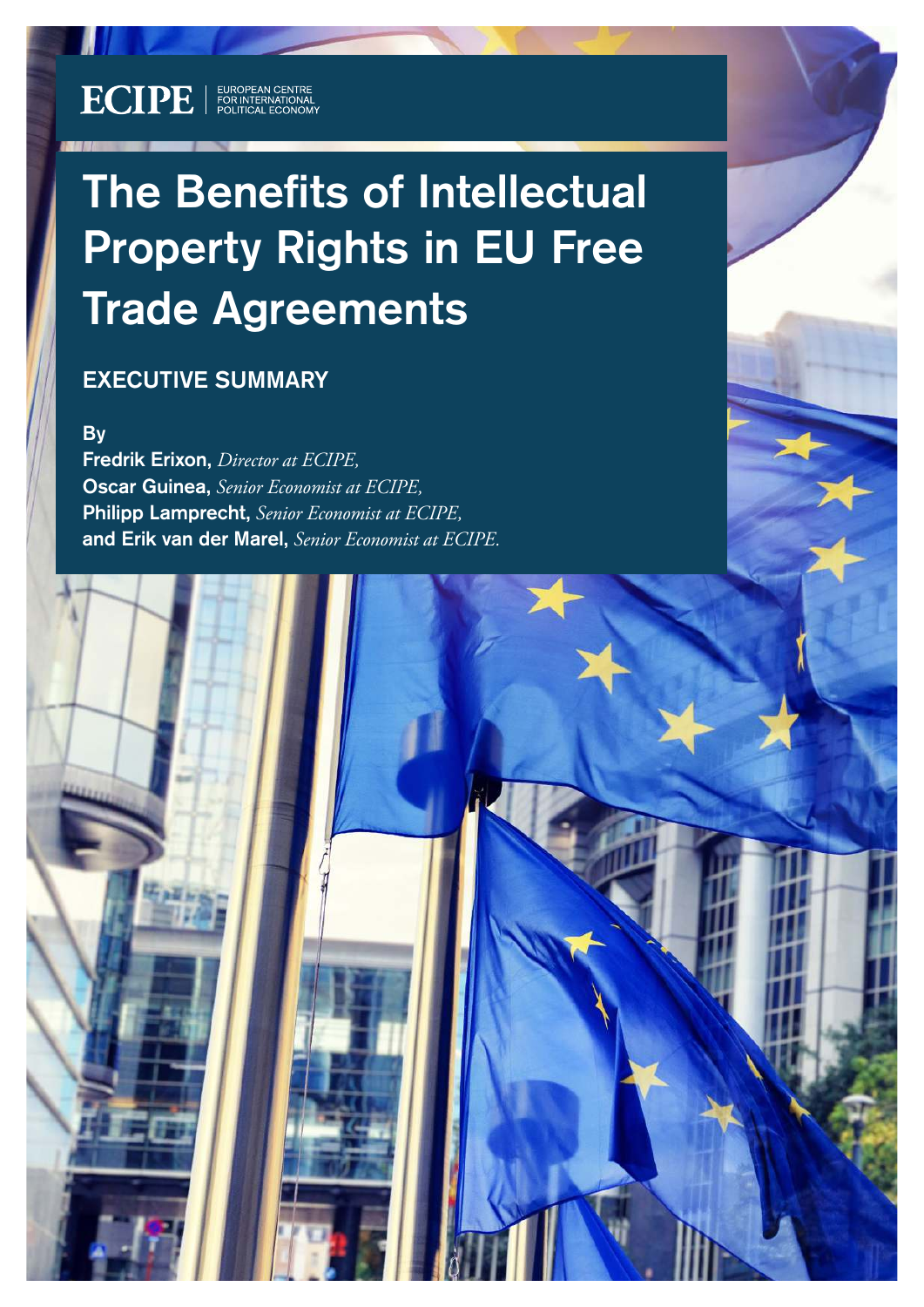*The authors are grateful to Prof. Dr. Joe Francois and Dr. Anirudh Shingal for their contributions to the economic analysis of this study. A special thanks goes to Dr. Christian Häberli, Mr. Pascal Kerneis, Mr. Maarten Meulenbelt, Dr. Kevin Noonan and Prof. Dr. David Taylor for providing their expertise in the form of inserts for this study. The authors would also like to thank Florian Forsthuber, Iacopo Monterosa, Adriana Espés Pizarro, Peer Schulze, Vanika Sharma and Elena Sisto for their invaluable research support.*



*This report has been commissioned and funded by EFPIA, and supported by Business Europe, CECIMO, CropLife Europe, EFPIA, EuropaBio, ESF and FESI, but is independent research work carried out by ECIPE and its contracted experts.*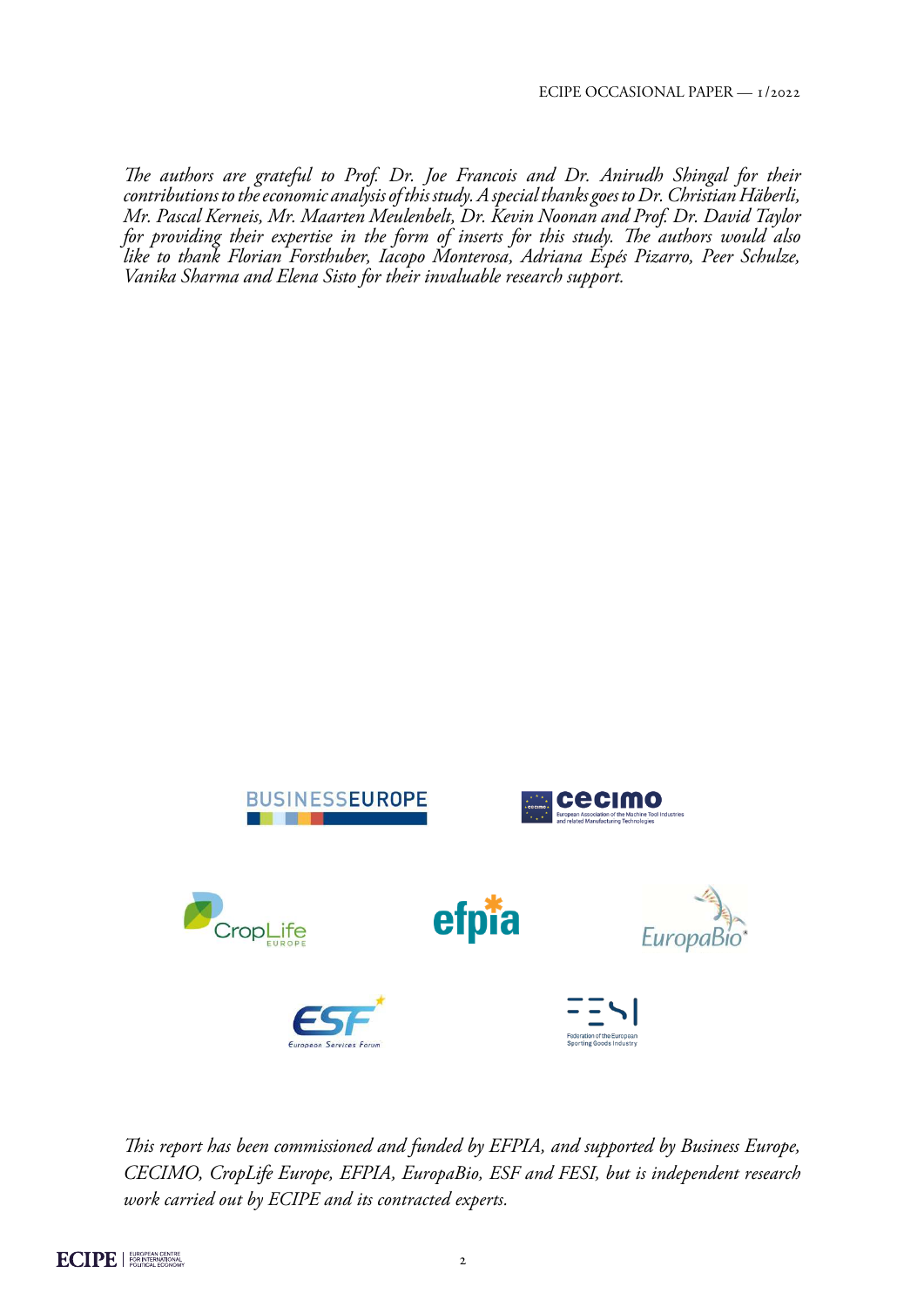# TABLE OF CONTENTS

| Key Takeaways              |  |
|----------------------------|--|
| Key Policy Recommendations |  |
| <b>Executive Summary</b>   |  |

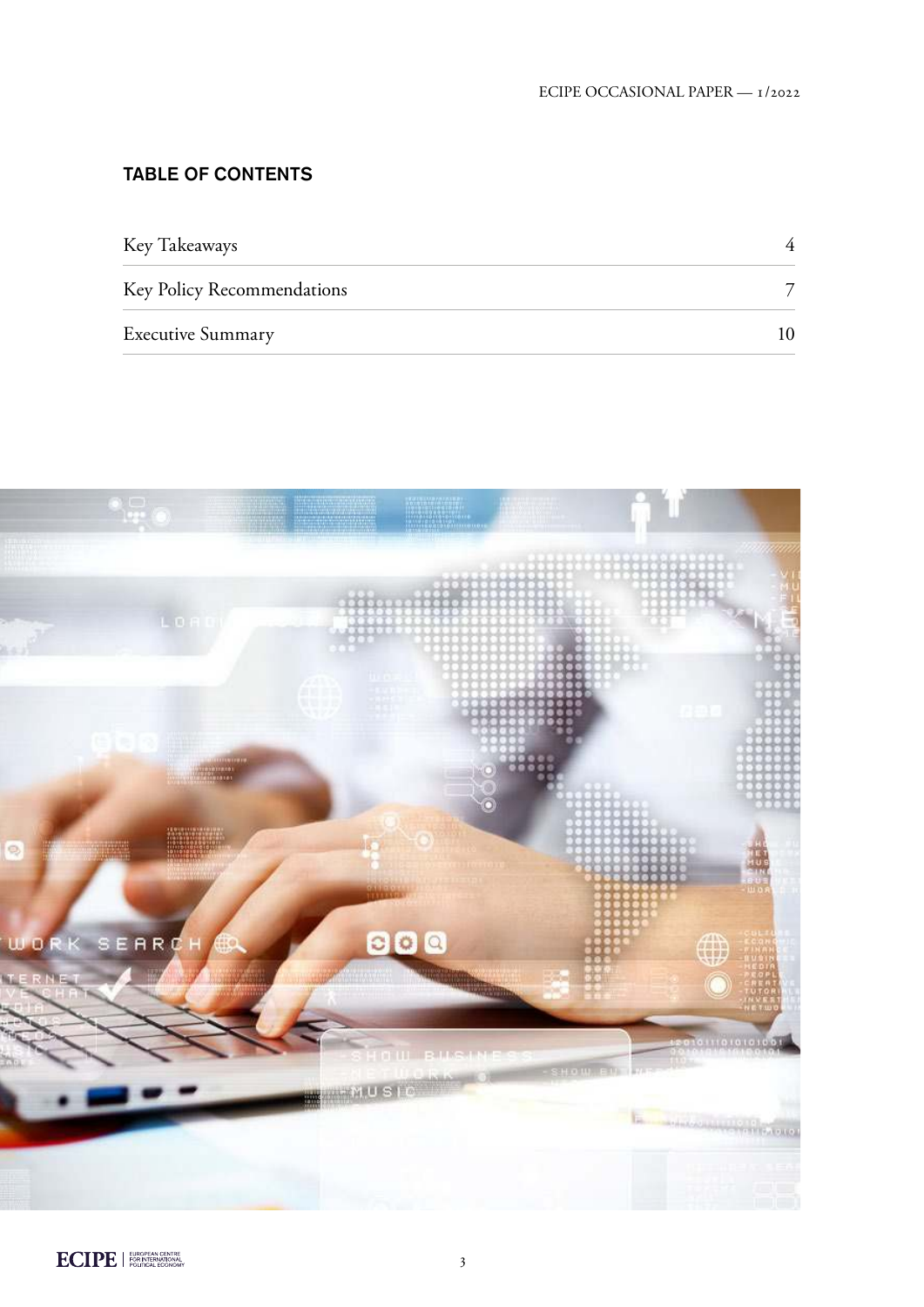### <span id="page-3-0"></span>KEY TAKEAWAYS

*Key Takeaway 1: What are Intellectual Property Rights and why do they matter?* Intellectual Property gives the creator (e.g. an artist, a company doing R&D, indigenous peoples, a creative studio) an exclusive right over the commercial use of that intellectual creation for a certain period of time. *IP motivates people/companies to invest in innovation by providing the opportunity to recoup the investments made.* By motivating such new discoveries, innovations and other immaterial creations, IP directly leads to progress that is beneficial for society as a whole.

## *Key Takeaway 2: The economy-wide relevance of IP-intensive industries*

IP-intensive industries constitute *44.8 percent of EU GDP* and generate 38.9 percent of total EU employment. *Wages are 47 percent higher* on average in IP-intensive industries compared to non-IP-intensive industries. They are responsible for *68% of total EU exports* and they *drive investments in the EU economy* (51% of all investments occur in a set of IP-intensive industries).

## *Key Takeaway 3: EU trade agreements: strong on niche types of IP but weaker on the broad IP types*

*EU FTAs are particularly strong in some niche types of IP (e.g. geographical indications), but less so in the broad types of IP of patents and trademarks,* while the latter matter most economically. The EU did not copy the equivalents of EU law into its FTAs and there is much less focus on patents and trademarks in EU FTAs compared to US FTAs.

# *Key Takeaway 4: 55% of EU exports (of which 60% is IP intensive) are not covered by an FTA*

Because of the EU's bilateral FTA strategy, the share of EU exports covered by FTAs rose to 45% in 2018 and IP-intensive trade covered by FTAs grew fast. However, *55% of all EU exports are not covered by bilateral FTAs and 60% of these exports are IP-intensive.* They do not have FTA IP protection which could be an issue for trade with countries where IP systems (including enforcement) are weaker.

# *Key Takeaway 5: The EU IP score and EU's global share of IP-intensive exports declined*

From 2009 to 2018, *the EU IP score has declined vis-à-vis the US, China, Japan and Switzerland*. 1 The global share of EU IP-intensive exports is also eroding gradually. The fact that the decline in IP-intensive export shares is gradual is likely due to the long-term nature of R&D, which also means this trend cannot easily be turned around once it happens.

<sup>&</sup>lt;sup>1</sup> EUIPO measure of the strength of an IP framework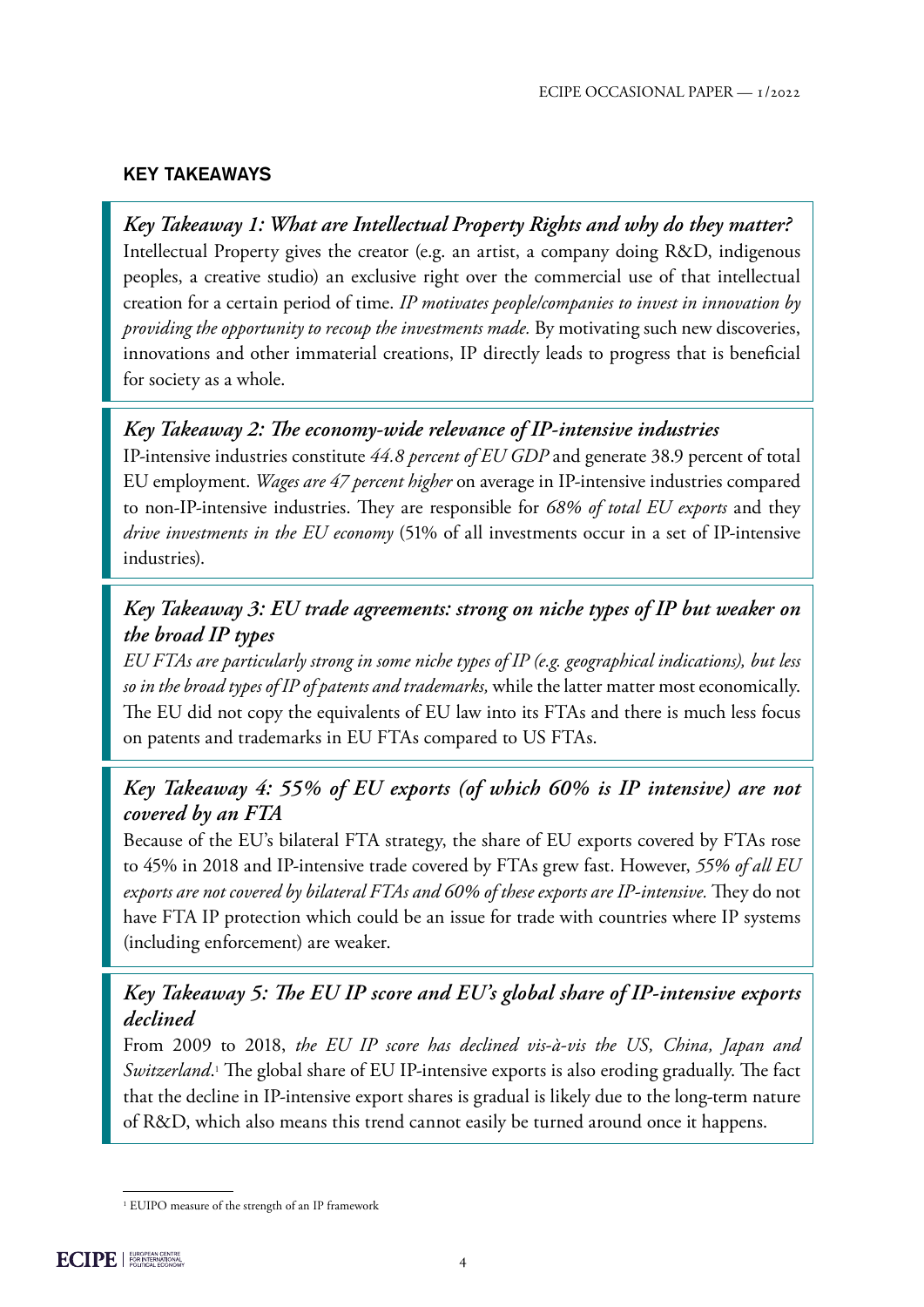## *Key Takeaway 6: Sector-specific relevance of IP-intensive industries.*

- Most *value-added* for the EU economy is created by machinery (€232bn), motor vehicles (€206bn), and architecture & engineering (€158bn).
- Pharmaceuticals (€161k), telecoms (€156k), chemicals (€107k), transport equipment (€88k) and motor vehicles (€81k) create the most *productive and highest value-added jobs.* These sectors are 2-3 times as productive as non-IP-intensive industries (€51k).
- Machinery ( $\epsilon$ 240 bn), motor vehicles ( $\epsilon$ 169 bn), chemicals ( $\epsilon$ 161 bn) and pharmaceuticals (€135bn) contribute *most to EU exports.* IP-intensive sectors export 68% of all EU exports.
- Telecom (€44k per person), motor vehicles (€39k p.p.), machinery (€22k p.p.) and electrical equipment (€13k p.p.) create *most investments per capita in the EU* in 2019.

## *Key Takeaway 7: Strengthening IP in EU FTAs has a significant positive economic and societal effect for the EU and EU Member States*

Stronger IP provisions in EU FTAs matter: they create a level playing field, improve market access, reduce trade costs for IP-intensive products, and create predictability for long-term investments. *Stronger IP provisions in EU FTAs lead – each year – to higher EU GDP (€63bn), more EU exports (€74bn), higher investments in the EU (€17bn) and higher wages for EU citizens (€245 per EU family of 4).* Every EU Member State benefits. All 27 EU Member States participate in these gains.

# *Key Takeaway 8: Strengthening IP in EU FTAs also has positive sectoral effects in the EU and in EU Member States*

The EU IP-intensive sectors that would *increase exports* most in case of stronger IP provisions in EU FTAs are: machinery (+4.0%), transport equipment (+3.4%) and electronics (+3.2%). In terms of production, transport equipment (+6.3%), machinery (+2.3%), electronics (+2.2%), electrical equipment (+2.0%) and pharmaceuticals (+2.0) would *increase production in the EU.*

*Key Takeaway 9: Patents and trademarks matter most for IP-intensive EU exports* The *largest positive impact on exports comes from patent and patent-related provisions*, followed by the effects of trademarks. For EU FTAs, however, the patent and trademark provisions have a weaker trade-enhancing effect compared to other FTAs due to EU FTA patent and trademark provisions being weaker than those in other FTAs. By strengthening these provisions a *stronger export performance and more export-oriented jobs in EU Member States would result.*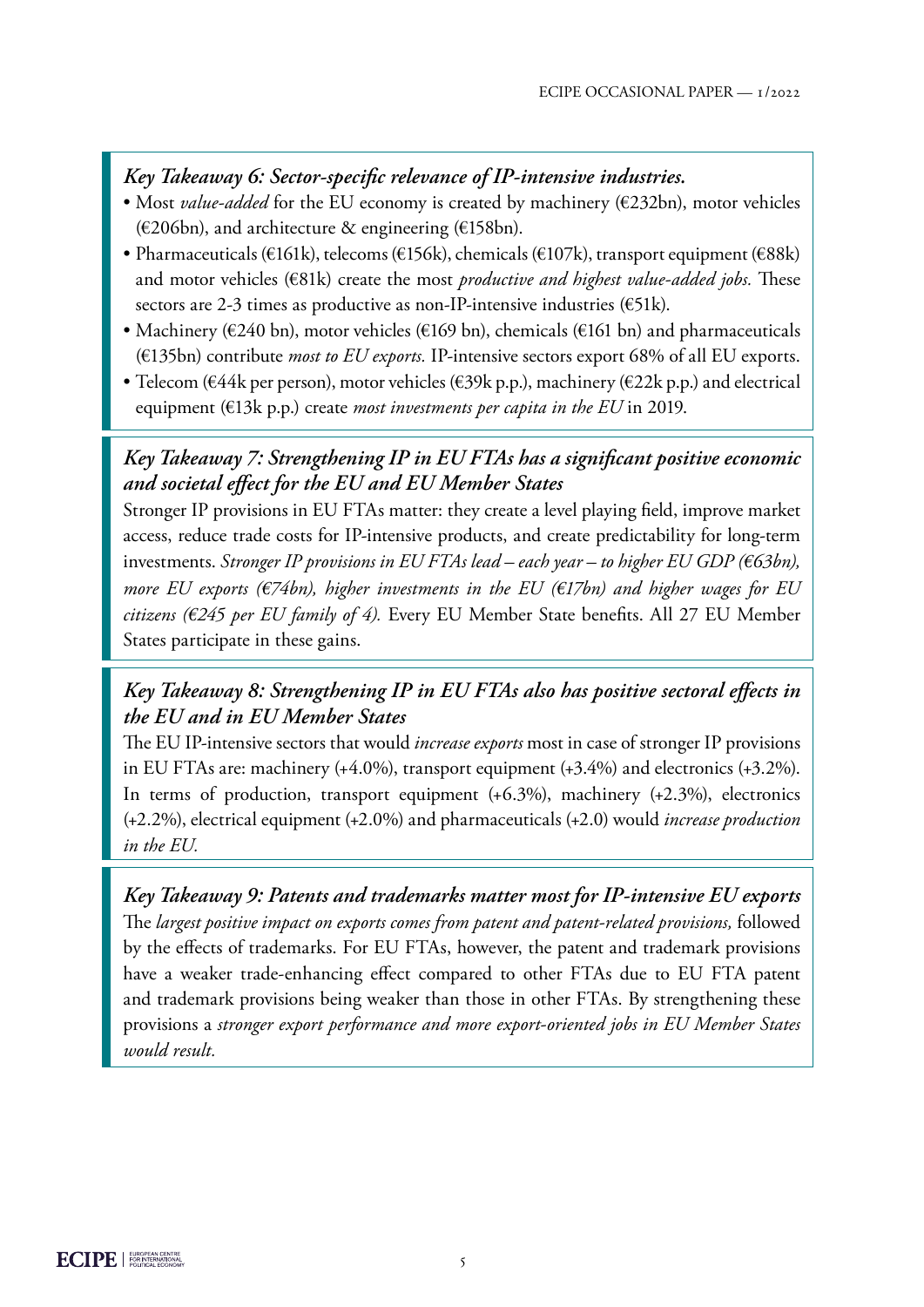# *Key Takeaway 10: IP and the EU industrial strategy: an opportunity for EU IP-intensive industries*

The biggest gains in economic activity are created when new innovations such as digital technologies, new machines, innovative medicines, and green technologies *are also broadly adopted. IP provisions in EU FTAs can meaningfully contribute to EU strategic resilience by promoting innovation in the EU, driving the digital transformation, green technology development and R&D into innovative medicines,* especially if done in parallel to a strong regulatory framework and deepening of the EU Single Market.

*Key Takeaway 11: IP in the EU pharmaceutical strategy: the EU at a crossroads* The EU has lost ground in terms of pharmaceutical innovation – the most R&D intensive industrial sector – since 1990. The EU Pharmaceutical Strategy has the potential to turn this trend around, but in spite of some positive IP elements in the strategy, it looks like this may not happen, mainly because it could introduce conditionalities on IP and incentives. This is the opposite of what the EU's global trading partners are doing and *could undermine the positive effect of strong IP provisions in EU FTAs.*

# *Key Takeaway 12: IP effective against counterfeit goods*

Counterfeiting is a violation of IP. Strong IP provisions (e.g. trademarks, patents, copyrights) that are enforced jointly by companies and governments (e.g. an EU-wide food fraud risk management system, the EU falsified medicines directive) are one of the most efficient ways to *combat counterfeiting and piracy and reducing their negative economic, environmental, health and societal impact.* 

## *Key Takeaway 13: IP and biodiversity*

The EU-ANDEAN FTA contains most IP provisions on the protection of 'traditional knowledge and genetic resources'. *IP helps to combat the overexploitation of natural resources,*  supporting the lives and livelihoods of indigenous and local communities and allowing these communities to capture larger shares of the economic benefits, while focusing on preserving the planet for future generations.

# *Key Takeaway 14: IP and SMEs*

The *protection granted from IP is vital for small- and medium-sized enterprises (SMEs).* Many SMEs fail to consider their IP in early stages of development and overlook that it is one of their most valuable assets. Stronger IP provisions in EU FTAs, linked to SME chapters, could help SMEs overcome the export hurdle as more predictability and certainty are provided and investments protected. Stronger FTA enforcement too is especially beneficial for SMEs who do not have the resources for legal battles to protect their (intellectual) property.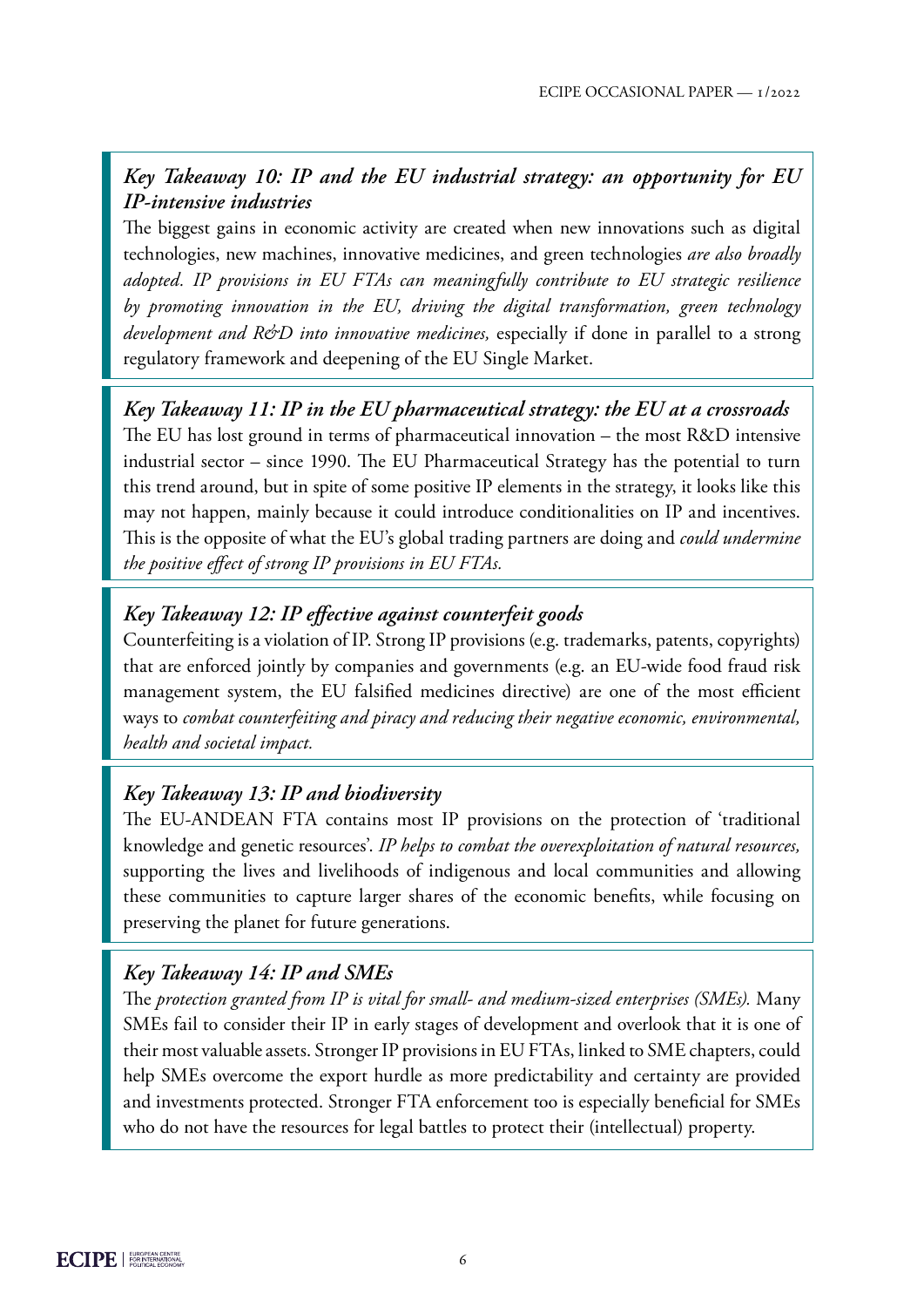#### <span id="page-6-0"></span>KEY POLICY RECOMMENDATIONS

## *Key Policy Recommendation 1: Stronger IP provisions in EU FTAs*

*The EU should strengthen IP provisions in EU FTAs to the level of protection provided for in EU law,* especially, but not only, with developed countries (e.g. Australia, New Zealand, Chile). The EU has the opportunity to deepen FTAs and strengthen IP after several years when FTAs are 'upgraded' to the benefit of EU Member States' and trading partner economies. Mirroring the EU IP system in EU FTAs was the ambition in 2006 of the 'Global Europe' strategy. If the EU would refocus on this objective in 2021, the EU economy and its citizens would benefit in various ways: economically (e.g. higher levels of welfare, investments and exports), socially (e.g. higher wages, more high-quality export jobs), environmentally (e.g. support for biodiversity, green technologies), and in terms of recapturing part of the EU's former global leadership in innovation, and via stronger resilience for the EU economy.

# *Key Policy Recommendation 2: Strengthen patent and trademark provisions in EU FTAs especially*

The EU is already including strong provisions in its FTAs for geographical indications (GIs), plant variety rights (PVRs) and – depending on the trade partners – traditional knowledge. *But the EU should include stronger provisions on two large types of IP: trademarks and patents.* For these two types, the EU should agree provisions in line with those provided for in EU law. Currently, EU FTAs are weaker in these two types of IP than other FTAs, notably US FTAs, while these two types of IP are among the most important for the EU and EU Member State economies. The current levels of trademark and patent protection constitute the largest untapped potential of EU FTAs. The EU should lift the level of patent and trademark protection to what is already done on GIs. On trademarks, the EU could include provisions in its FTAs that would allow for the refusal or invalidation of a trademark on the grounds of bad faith, in order to disincentivise bad faith registrations by local companies infringing foreign trademarks. On patents, the EU could agree on EU-levels of RDP and SPC provisions in its FTAs.

## *Key Policy Recommendation 3: Strengthen the enforcement of FTAs*

*The EU should strengthen IP in EU FTAs via more emphasis on enforcement of its FTAs, including for IP provisions.* The appointment of the Chief Trade Enforcement Officer (CTEO) in 2020 and the entering into force new trade enforcement rules in February 2021<sup>2</sup> are important. In addition, the EU should continue its bi-annual reporting on IP frameworks in third countries, the use of bilateral IP forums to strengthen IP frameworks in third countries, and use the Access2Markets Database to collect and follow IP-related market access barriers. In addition, trading partners should not be allowed to circumvent FTA provisions by adopting mitigating domestic policies that undo the effect of the FTA after the FTA has been applied.

<sup>2</sup> European Commission (2021) "Strong EU trade enforcement rules enter into force"; URL: [https://ec.europa.eu/commission/presscorner/](https://ec.europa.eu/commission/presscorner/detail/en/IP_21_601) [detail/en/IP\\_21\\_601](https://ec.europa.eu/commission/presscorner/detail/en/IP_21_601)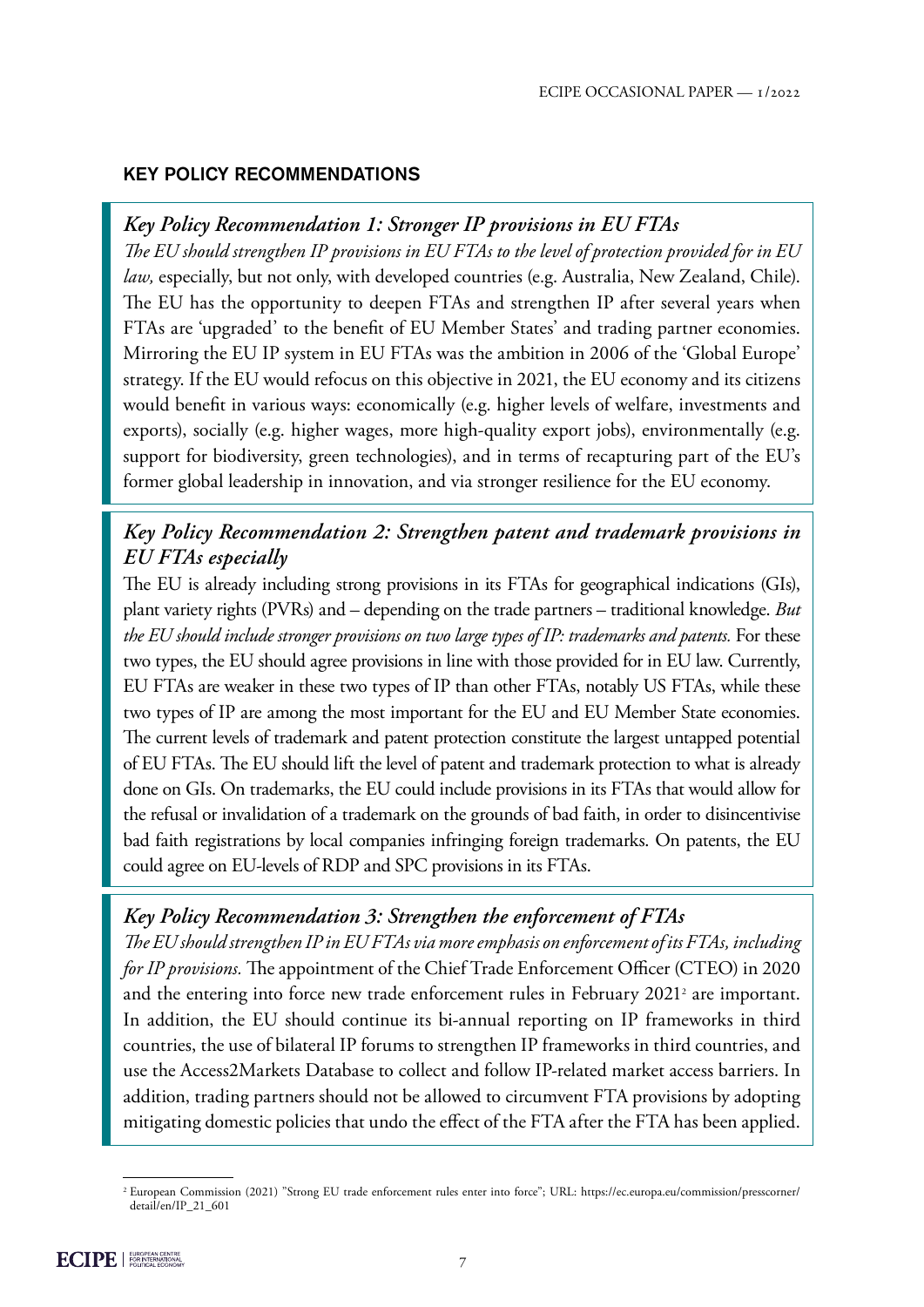Also, the EU should actively check how the FTA (and its IP provisions) are embedded in national laws of the partner countries, taking likely implementation and enforcement already into account when (re)negotiating an FTA, and the scope of dispute settlement provisions in EU FTAs should as a standard include trade-related disputes arising from the violation of IP. This will strengthen global IP enforcement and – for example – help address the common challenge of counterfeit / fake goods that have significant negative economic, environmental, health and reputational effects.

*Key Policy Recommendation 4: Strengthen the wording of IP provisions in EU FTAs* Effectiveness of IP provisions in EU FTAs does not only depend on more or longer protections (e.g. years of copyrights, patent term restoration or trademarks), but *also on the detailed ways of wording provisions in EU FTAs.* One way to strengthen IP in EU FTAs would be for the European Commission to engage in a dialogue with IP-intensive industries to discuss how provisions are applied / work in practice and how they could be reformulated to become more effective in protecting and enforcing IP on the ground.

*Key Policy Recommendation 5: Link IP in FTAs more directly to EU strategic objectives* The EU should add a requirement in its impact assessment work around EU FTAs to explore the effects of strong IP provisions in EU FTAs on achieving EU core policy objectives, especially in combination with the trade enhancing effects of the FTA. For example, how can IP strengthen the EU's Green Deal, the Digital Transformation, support economic development of the poorest nations in the world, or increase EU strategic resilience against future pandemics? And what flanking measures could be agreed upon with the EU's trading partners to allow the IP framework to best support these policy objectives.

## *Key Policy Recommendation 6: Make IP work better for SMEs*

With IP generating substantial benefits for SMEs in Europe, there is not only a need to *strengthen IP provisions in EU FTAs overall with a focus on benefiting SMEs, also a clear link to SME chapters in EU FTAs needs to be made* and the FTAs need to be flanked by a stronger interaction between IP offices, SME support institutions, business associations, national, regional and local governments and other relevant actors to first identify the IP needs of entrepreneurs and remove barriers to a more effective use of the IP system.

#### *Key Policy Recommendation 7: Support partner countries to enforce IP better*

Very often, implementation and enforcement of IP in trading partner countries is weak and not up to the level of implementation and enforcement in the EU. This is not always bad will, but also simply the result of weaker systems and structures, lack of budgets, and lack of understanding of IP. We therefore recommend the EU to think of flanking capacity building projects in the area of IP – especially in case of FTAs with developing countries. These capacity building projects could focus on: 1) Helping trade partners to set-up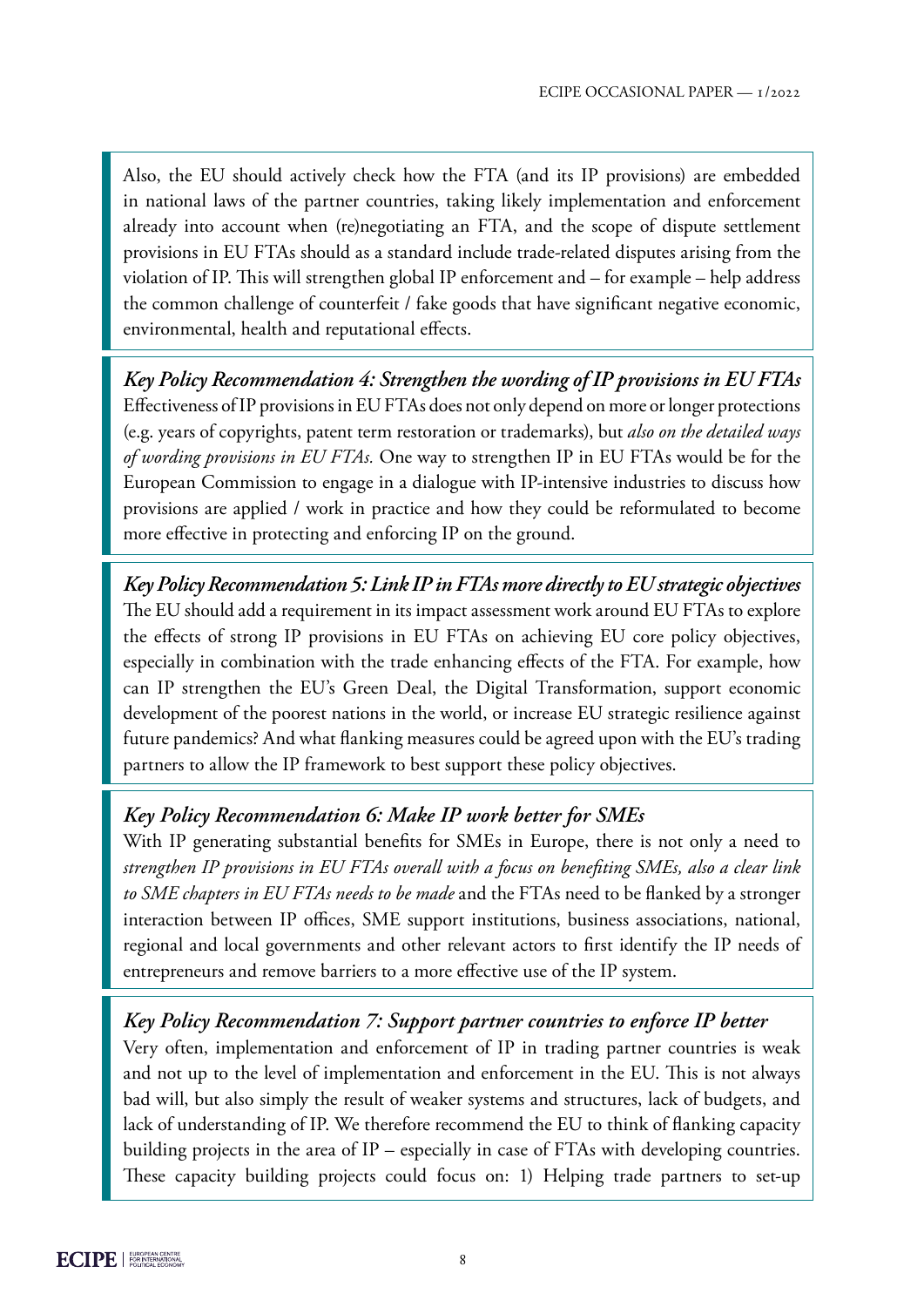specialised IP courts and train judges that will strengthen domestic IP enforcement; 2) Support partner countries to be clear on what has to happen with seized counterfeit goods: create ample storage space for detention of seized products and budgets for destruction of these counterfeit goods; 3) Awareness raising on what IP is and what IP enforcement entails.

## *Key Policy Recommendation 8: Extend the global coverage of EU FTAs*

Ideally, each country would have its own strong domestic IP system to support innovation and R&D and protect creators from illegal use of ones' IP. This is vital for IP-intensive industries first and foremost, but also for the EU, because if EU company's IP rights are violated in a third country, the negative consequences are also born by the EU where the investment costs were made and where falsified goods could enter. Parallel to deepening IP in EU FTAs, *the EU should consider expanding the bilateral coverage of EU FTAs with strong IP provisions* with Australia, New Zealand, Indonesia, Chile, but also – more challenging – with key trade partners like China and Russia where domestic IP systems are much weaker and an FTA would add much-needed legal certainty for industry. Also an understanding with the US, where EU and US could together set a global example of strong IP provisions driving R&D and innovation, should be considered.

## *Key Policy Recommendation 9: Explain the benefits of IP better*

Because they are important, but also conceptually difficult to understand, the EU – together with EU IP-intensive industries – *should explain more about what IP is, how they work, and why it is important for the EU to have a strong IP framework.* Especially the use of concrete examples in illustrating IP is important. One way would be to add more information to the "Report on the protection and enforcement of Intellectual property rights in third countries". Another way would be to explain the quid pro quo inherent in certain IP rights. For example, patents will not be granted unless the patent application contains sufficient detail concerning the invention, permitting further research. Similarly, regulatory data protection (RDP) for innovative medicines protects marketing authorisation dossiers which in turn leads to more transparency. That transparency forms the basis for future generic and biosimilar products.

*Key Policy Recommendation 10: IP provisions in EU FTAs matter for EU Member States* Working on stronger IP provisions in EU FTAs is not only a role for the European Commission or the negotiators. Industry has an important role to play by highlighting the actual effects and benefits of IP provisions in EU FTAs and share these broadly, including illustrative examples. IP-intensive industries should invest into reporting and be transparent about the relevance of different IP provisions for them. This also applies to *making clear to EU Member States what the specific Member State benefits of stronger IP in EU FTAs* are in terms of production, exports, jobs and wages – and for what types of IP and IP-intensive industries these effects are most pronounced.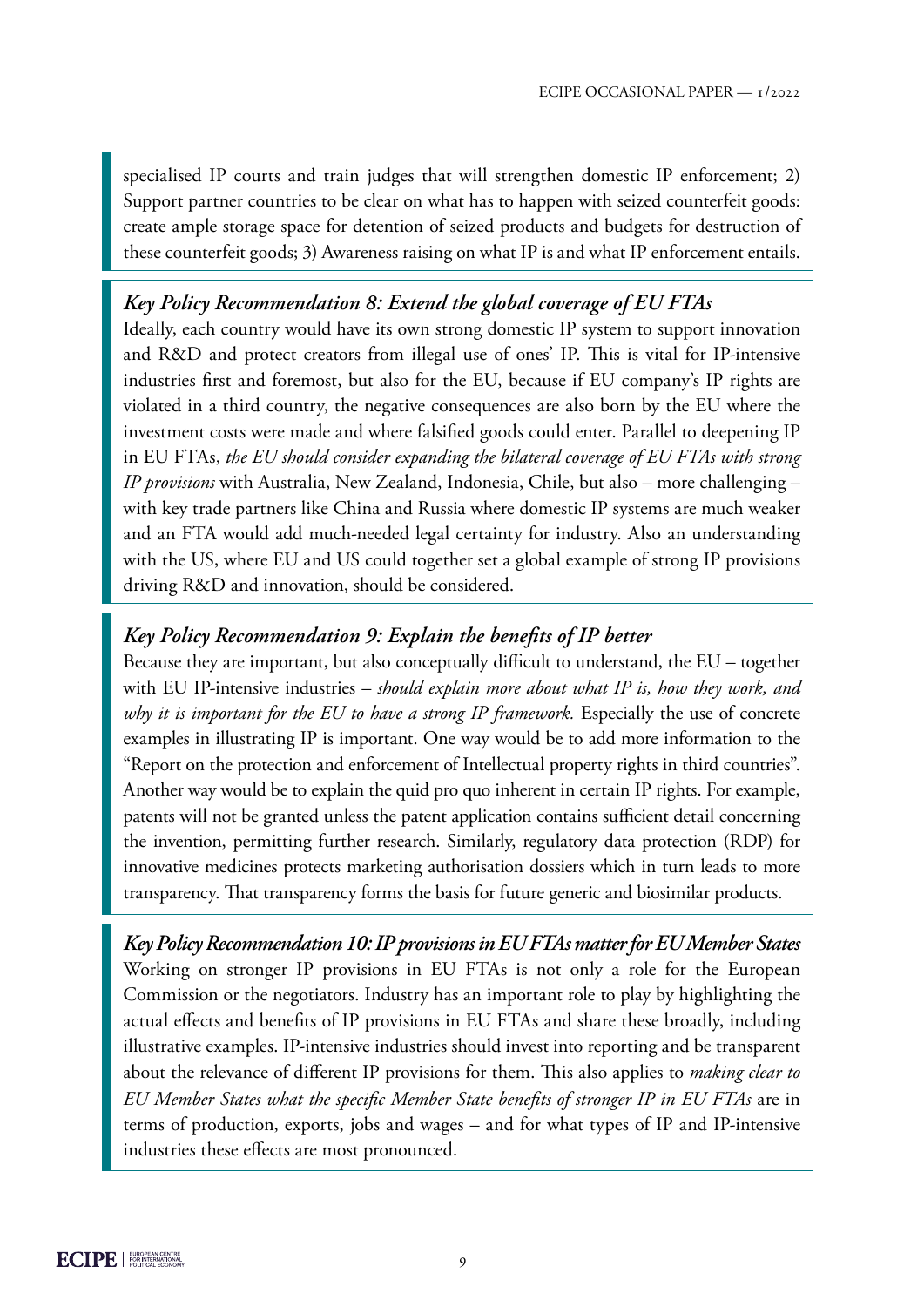#### ECIPE OCCASIONAL PAPER — 1/2022

<span id="page-9-0"></span>

#### EXECUTIVE SUMMARY

#### *Intellectual Property is everywhere*

Intellectual Property is all around us. An intellectual creation can be a song, a design, a movie, a new plant variety, a new drug, a new technology, food, a website domain name, traditional ecological knowledge, or an innovative new production process. What IP does is to give the creators (e.g. an artist, an R&D company, an inventor, indigenous peoples) an exclusive right over the commercial use of that intellectual creation for a certain period of time. Thus IP motivates people and companies to invest in innovation, leading to economic development and progress. Figure 1 shows the main types of IP ranked by economic relevance for the EU: trademarks cover an economic value of €5.4 trillion, followed by design ( $\epsilon$ 2.4 trn) and patents ( $\epsilon$ 2.4 trn).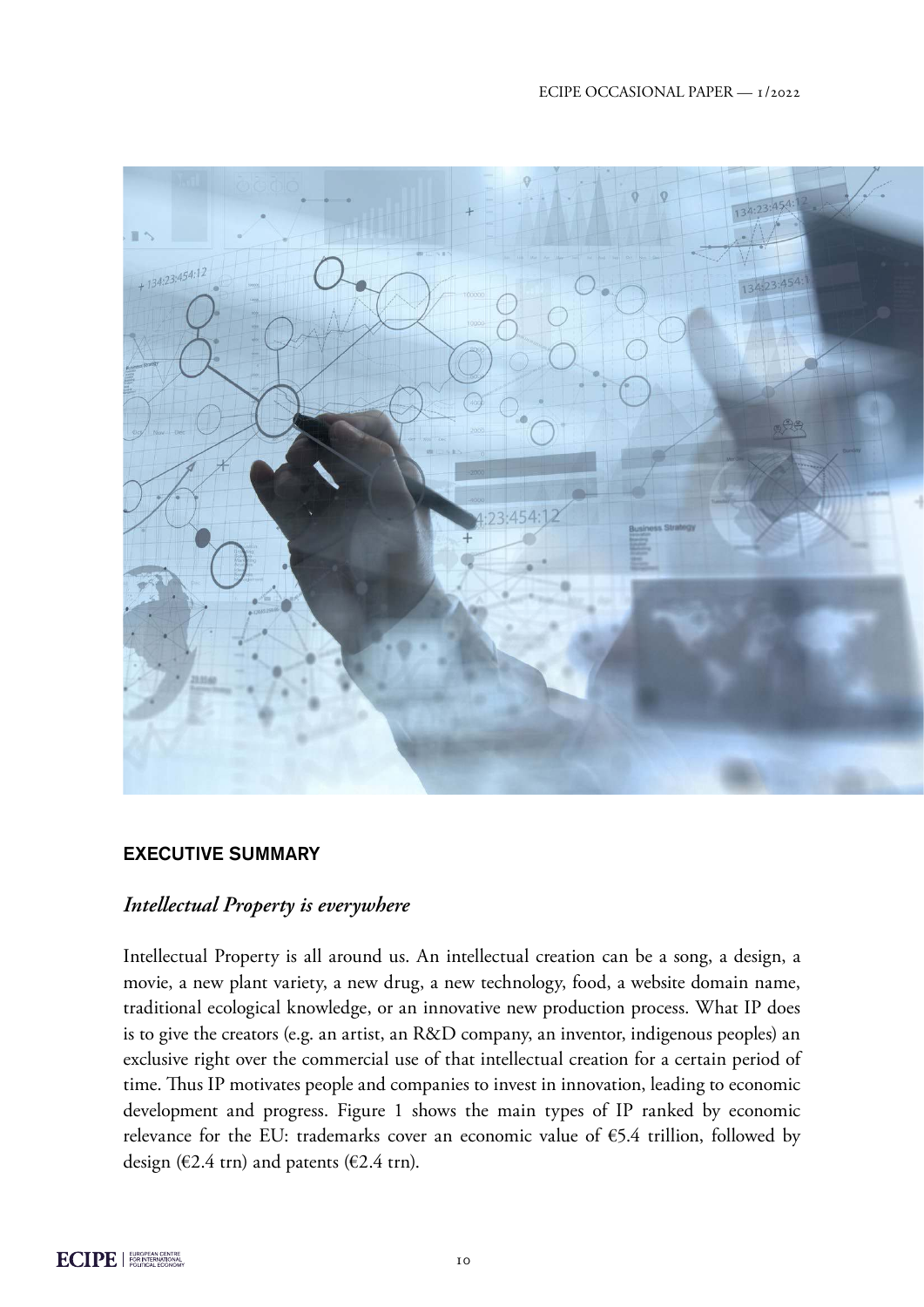

FIGURE 1: ECONOMIC RELEVANCE OF EACH TYPE OF IP (2014-2016, EUIPO)

Source: EUIPO (2019)

Based on a careful comparison of EUIPO (2019), Eurostat (2019) and JRC (2018) we identified the following sectors as IP-intensive: pharmaceuticals, telecom, chemicals, transport equipment, motor vehicles, electronics, machinery, electrical equipment, IT services, scientific R&D, other manufacturing, architecture & engineering.

# *Intellectual Property Rights are increasingly economically and societally relevant*

IP are increasingly important for knowledge-intensive economies, because of four reasons:

- First, IP motivates people and companies to invest in new discoveries, innovations and other immaterial creations by allowing them to earn back the investments made. As such, IP is directly linked to progress and are beneficial for society as a whole.
- Second, IP drives up levels of investment and productivity and in doing so assist in the modernisation of economies, while facilitating international trade.
- Third, IP creates incentives to get private market players to take commercial risks and focus investments and R&D on societal needs. In this way, IP is necessary for the progress of society, for example, in large technology-driven transitions like the EU's Digital Transformation and the Green Deal, and also to incentivise research into rare diseases as is the case with the Orphan Medicinal Products regulation.
- Fourth, IP is becoming more important year after year, because of specialisation, global production fragmentation, because IP allows contributors who provide only a part of a new product to delimit their specific contributions, fostering cooperation in support of innovation.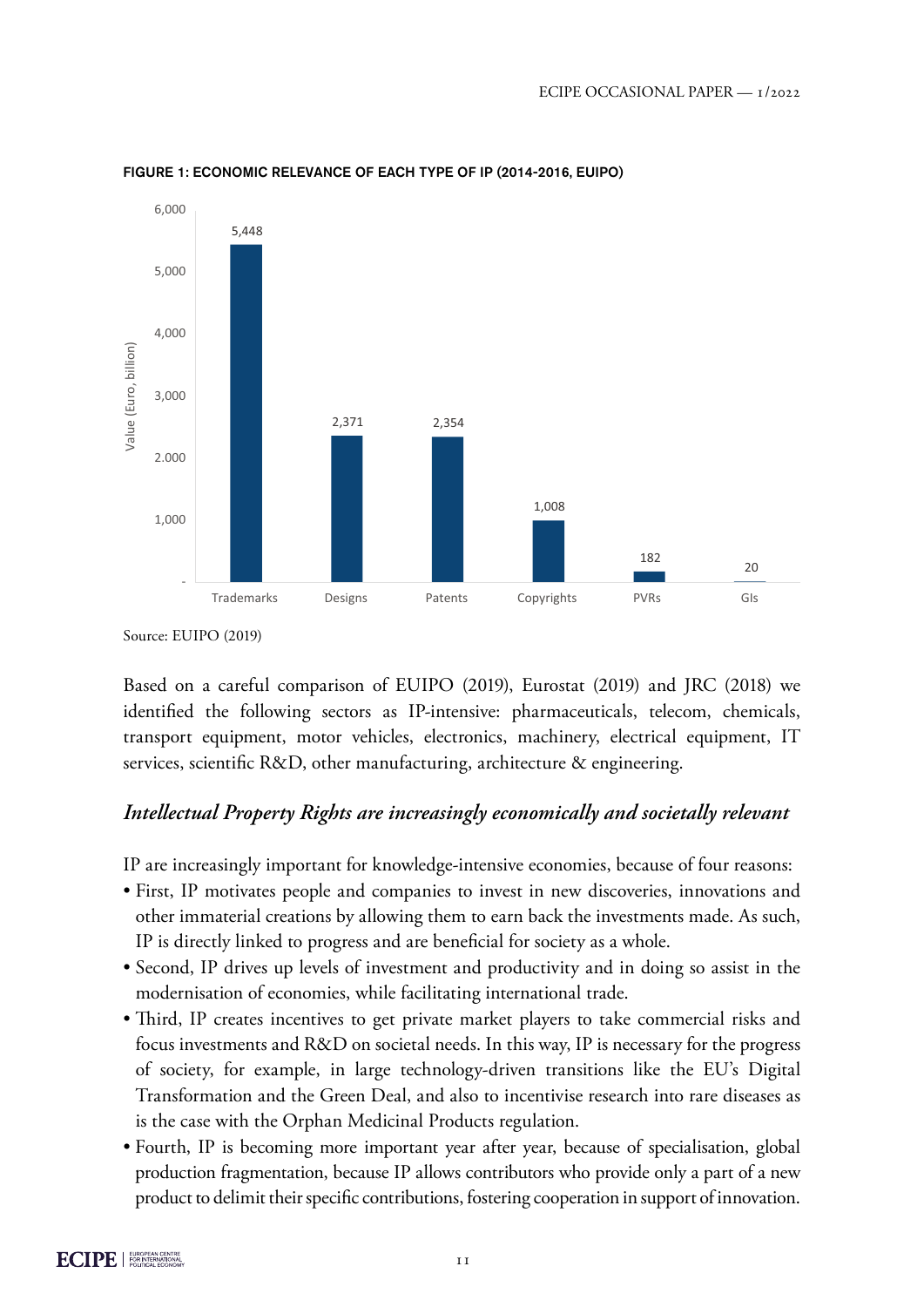The economic relevance of IP-intensive industries for the EU economy is significant and increasing hand-in-hand with ongoing specialisation, global production fragmentation and servification of production (as recognised by the 2021 EU Trade Strategy).<sup>1</sup> IP-intensive industries (Figure 3):

- Constitute 44.8 percent of EU GDP and generate 38.9 percent of total EU employment.
- Contribute to the EU economy with value-added (e.g. machinery €232bn, motor vehicles €206bn).
- Offer wages that are 47% higher than non-IP-intensive industries (patent-intensive industry wages are even 72 percent higher) because they have the highest levels of labour productivity.
- Are responsible for 68% of total EU exports (excluding intra-EU trade), especially machinery (€280 billion), motor vehicles (€169 billion), chemicals (€161 billion), and pharmaceuticals (€135 billion).
- Spur investments in the EU economy: 51% of all investments occur in IP-intensive industries. The highest investments per employee ratios occur in telecom, motor vehicles, and machinery.
- Are driving SME R&D potential in architecture and engineering, chemicals, electrical equipment electronics, and IT services.
- Support the modernisation of the EU economy and help strengthen its economic resilience.

# *EU trade agreements are strong on niche types of IP and weaker on broader types of IP*





The EU's bilateral trade policy network covers 77 partner countries via 45 (regional) FTAs that have been applied.<sup>2</sup> The EU has started to include more novel provisions in its FTAs since the 'Global Europe' strategy of 2006. We find that EU FTAs are particularly strong on

Source: DESTA (2020)

<sup>1</sup> European Commission (2021) "Open, sustainable and assertive EU trade policy", 18 February 2021. URL: [https://ec.europa.eu/commission/](https://ec.europa.eu/commission/presscorner/detail/en/ip_21_644) [presscorner/detail/en/ip\\_21\\_644](https://ec.europa.eu/commission/presscorner/detail/en/ip_21_644) [accessed 1 May 2021].

<sup>2</sup> DG Trade website "EU trade agreements: delivering for Europe's business", November 2020, [https://trade.ec.europa.eu/doclib/press/index.](https://trade.ec.europa.eu/doclib/press/index.cfm?id=2211) [cfm?id=2211](https://trade.ec.europa.eu/doclib/press/index.cfm?id=2211) [accessed 12 November 2020]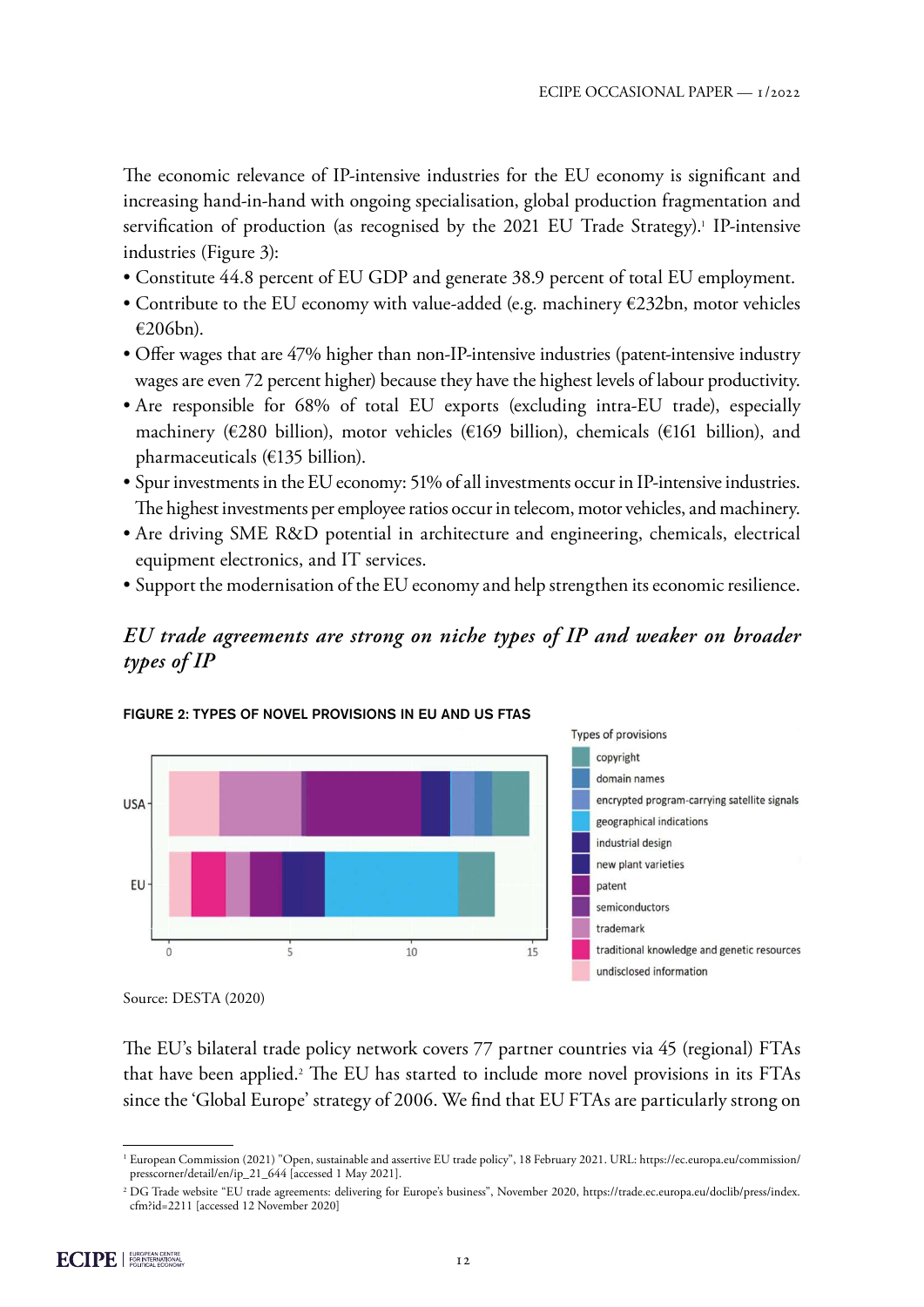niche types of IP but weaker on broad types of IP. Strong IP provisions allow the EU to be a global rule-maker. For example, via its bilateral trade network, the EU has built a strong network of countries who recognise and uphold the system of geographical indications (GIs), in spite of strong resistance to the system from other global trade partners. The picture is different for provisions for the larger types of IP: trademarks and patents. For these types of IP, the EU did not copy the equivalents of EU law into its FTAs, with very few exceptions.<sup>3</sup> A comparison with US FTAs also shows this (Figure 2).

Figure 3 shows that when the IP-specific effects of EU FTAs are compared to all Other FTAs, EU FTAs have a weaker trade-enhancing effect for patent and trademark provisions that is the case for FTAs in other countries. This suggests a clear area of policy focus to reduce the untapped potential in EU FTAs.



FIGURE 3: IMPACT EFFECTS PER TYPE OF IP ON IP-INTENSIVE EXPORTS (2005–2015)

## *The broad types of IP constitute the EU FTAs' largest untapped potential*

Economically, the conclusion that EU FTAs are stronger in niche types of IP and weaker on the broader types matters for two reasons:

• Stronger patent and trademark provisions apply to much larger parts of the EU economy (i.e. to many sectors and industries) than niche types of IP as shown in Figures 1. When we compare

Source: OECD (2019) and DESTA (2020)

<sup>&</sup>lt;sup>3</sup> The EU-Ukraine FTA (2016) is the only EU FTA that contains a provision that explicitly sets the term of protection for trademarks, at 10 years. Also, some provisions of the EU-Canada (CETA) agreement – notably Article 20.27 on sui generis protection of pharmaceuticals – closely mirror provisions of Regulation 469/2009.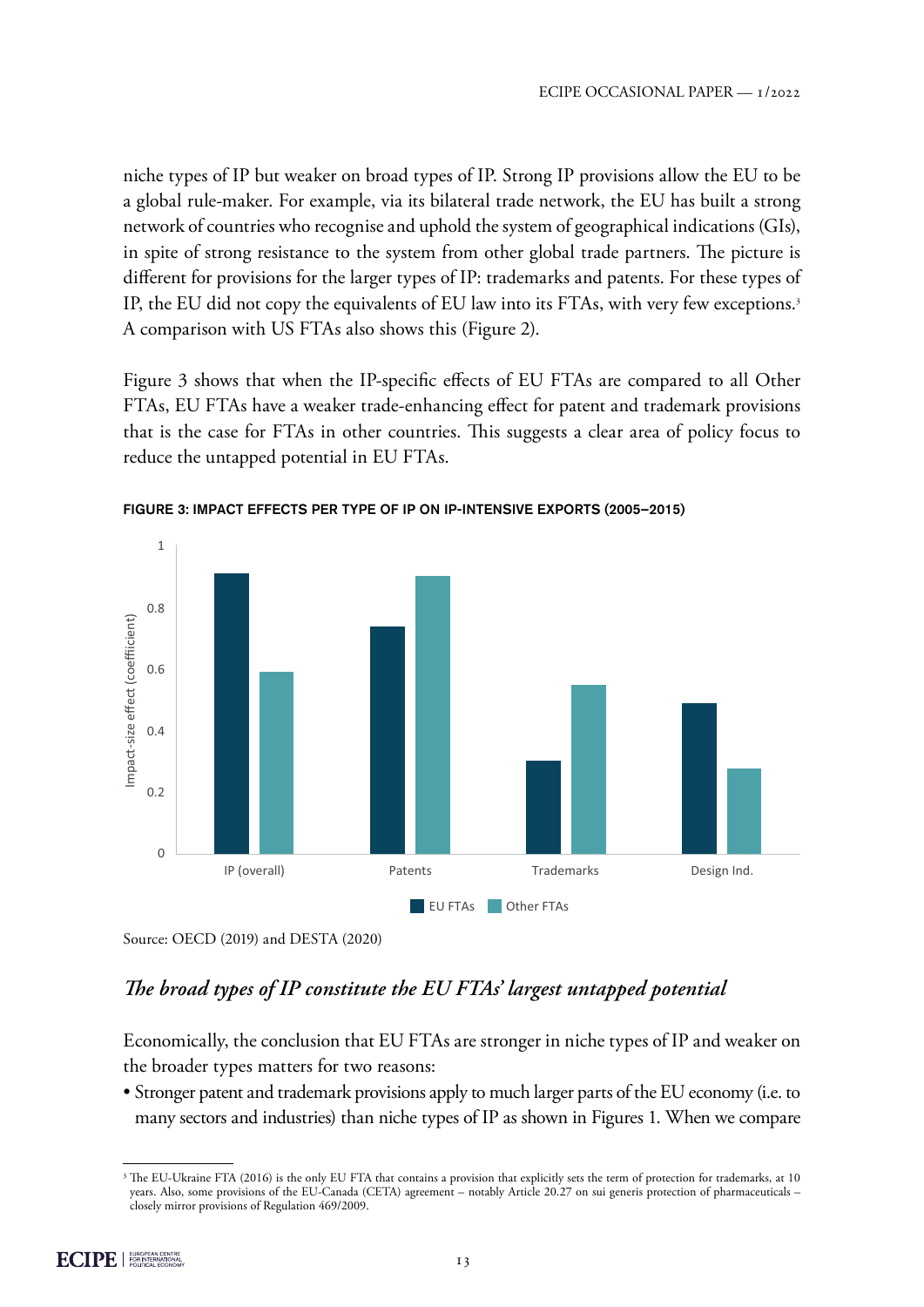the economic importance of each type of IP with the provisions per type of IP. GIs are clearly the strong suit of EU FTAs, but the number of provisions on patents and trademarks is very low, also in comparison to the US. Therefore: strengthening patent- and trademark-related IP provisions covered by EU law will have a very large positive economic impact.

- The econometric evidence (Figure 3) based on the novel approach by Maskus and Ridley (2016) further shows that the trade-enhancing effect (and thus export-oriented job creation) of patent and trademark provisions are found to be the strongest.<sup>4</sup>
- Negotiations of Free Trade Agreement must not result in a lower level of protection as currently ensured by IP laws on patents and trademarks. Moreover, IP experts, business organisations as well as relevant stakeholders should be regularly involved.

#### *EU IP-intensive exports and FTA coverage*



FIGURE 4: TOTAL EXPORTS BY IP-INTENSITY AND FTA COVERAGE (2009 – 2018)

EU exports have risen steadily until 2019 and clearly the EU Internal Market continues to play a very significant role for EU Member States (grey bar parts in Figure 4). Because of the EU signing various FTAs (e.g. with Korea, Central America, ANDEAN, Canada, Singapore, Japan, Vietnam) the share of EU exports covered by FTAs went from 42% in 2009 to 45% in 2018, leaving 55% of EU exports not covered by bilateral FTAs, notably because of trade with the US, China and Russia.

Source: WITS

<sup>4</sup> Maskus, K.E. and W. Ridley (2016) "Intellectual Property-Related Preferential Trade Agreements and the Composition of Trade", RSCAS Working Papers 2016/35, European University Institute.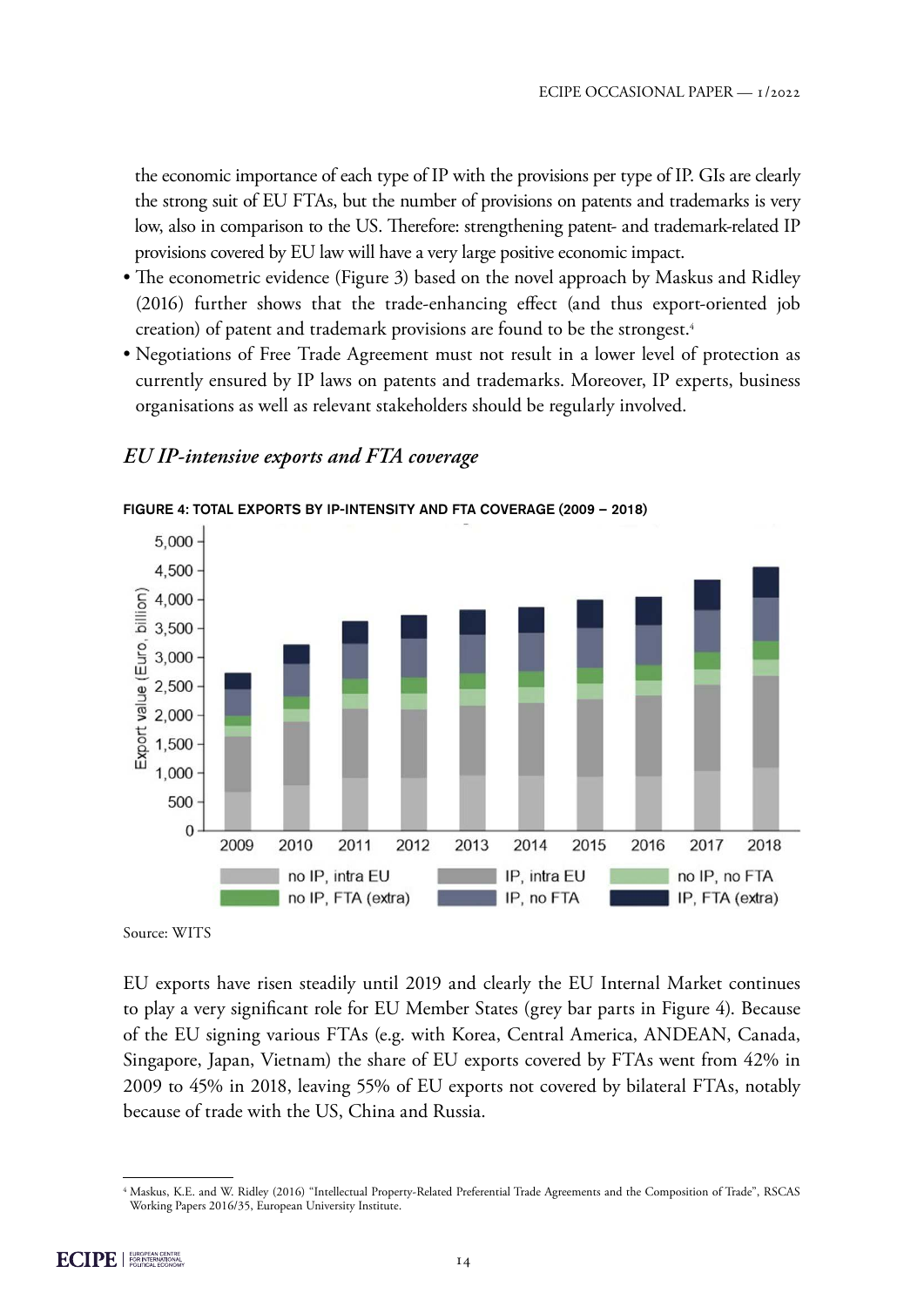EU IP-intensive trade that was covered by EU FTAs has increased much faster than IP-intensive EU trade not covered by EU FTAs. This is evidence that FTAs help to give a boost to IP-intensive trade. IP-intensive exports constituted 68% of total EU exports in between 2009 and 2019 and over half of these exports happen without bilateral FTA IP protection. This may not be a large issue in countries where IP rights are also well protected and enforced (e.g. the US), but it could be an issue for various other countries (e.g. China, Russia) where the IP system (including enforcement) is much weaker, where quality standards are lower and where production of counterfeit products is a big problem.

#### *Macro-economic effects of strengthening and better enforcing IP in EU FTAs*



FIGURE 5: ANNUAL MACRO-ECONOMIC EFFECTS OF STRONGER IP PROVISIONS IN EU FTAS FOR THE EU

The econometric analysis shows that if the EU would include mere TRIPS provisions in its FTAs, the economic effects on exports and GDP are negligible, because the TRIPS agreement is the minimum standard on IP commitments for all WTO members. If the EU would strengthen its IP provisions in all EU FTAs (mostly coming from patent and trademark provisions) to the levels provided for in EU law and enforce them more rigorously, the evidence shows that this would make the EU a stronger innovation hub, strengthen global links and market access for IP-intensive exports, reduce trade costs for IP-intensive products, and have a significant positive economic impact each year in terms of GDP, exports, investments, jobs and wages for EU citizens (see Figure 5):

- EU GDP will increase by €63.4 billion each year (0.4%).
- EU exports will be  $\epsilon$ 73.5 billion higher each year (1.3%) and imports  $\epsilon$ 73.4 billion (1.3%)
- Investments in the EU will increase by  $E17.3$  billion each year (0.6%).

Source: GTAP10; author's calculations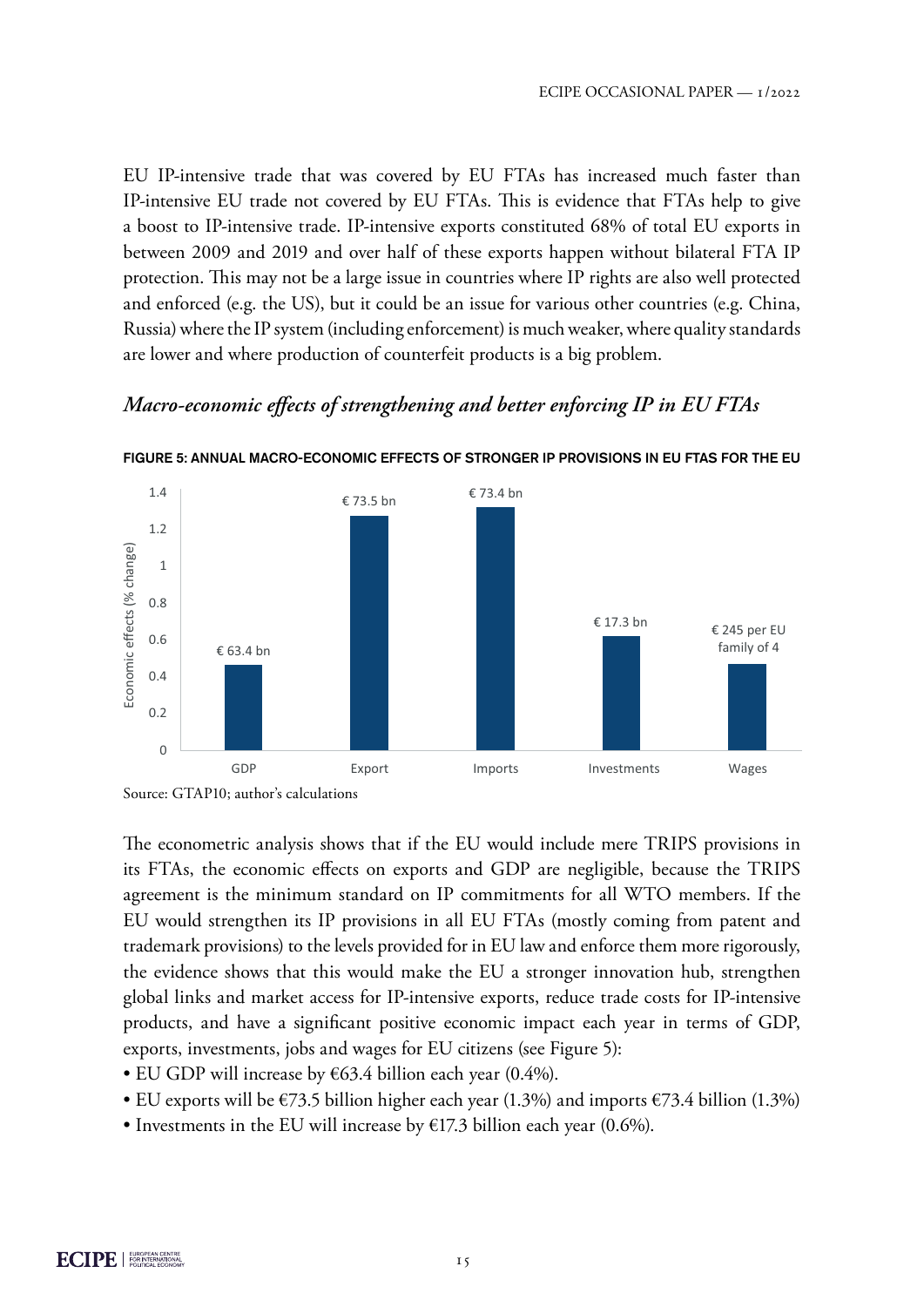• Because IP-intensive industries create higher levels of value added and create higher-quality, higher-paid jobs, wages in the EU will go up. An average EU-family of four would earn  $\epsilon$ 245 more per year. This amounts to  $\epsilon$ 23.6 billion annually in higher wages paid across the EU.

For all EU Member States, the effect of strengthening IP provisions in EU FTAs to the level of EU law and enforcing them more rigorously, is also positive (Figure 6).

FIGURE 6: GDP EFFECTS OF STRONGER IP PROVISIONS IN EU FTAS FOR EU MEMBER STATES (%, VALUE EURO)



Source: GTAP10; author's calculations

The largest relative increases in GDP happen in Greece, Malta, Bulgaria, Belgium and Lithuania. The largest annual GDP increases in Euro-terms happen in Germany ( $€13.6$ billion each year), Italy (€9.4 billion each year), France (€9.0 billion each year), Belgium ( $\epsilon$ 7.5 billion each year) and The Netherlands ( $\epsilon$ 6.9 billion each year). This happens because greater market size is associated with greater levels of IP-intensive exports. Even though the relative and absolute GDP effects differ across EU Member States, all EU Member States benefit significantly from stronger IP provisions in EU FTAs.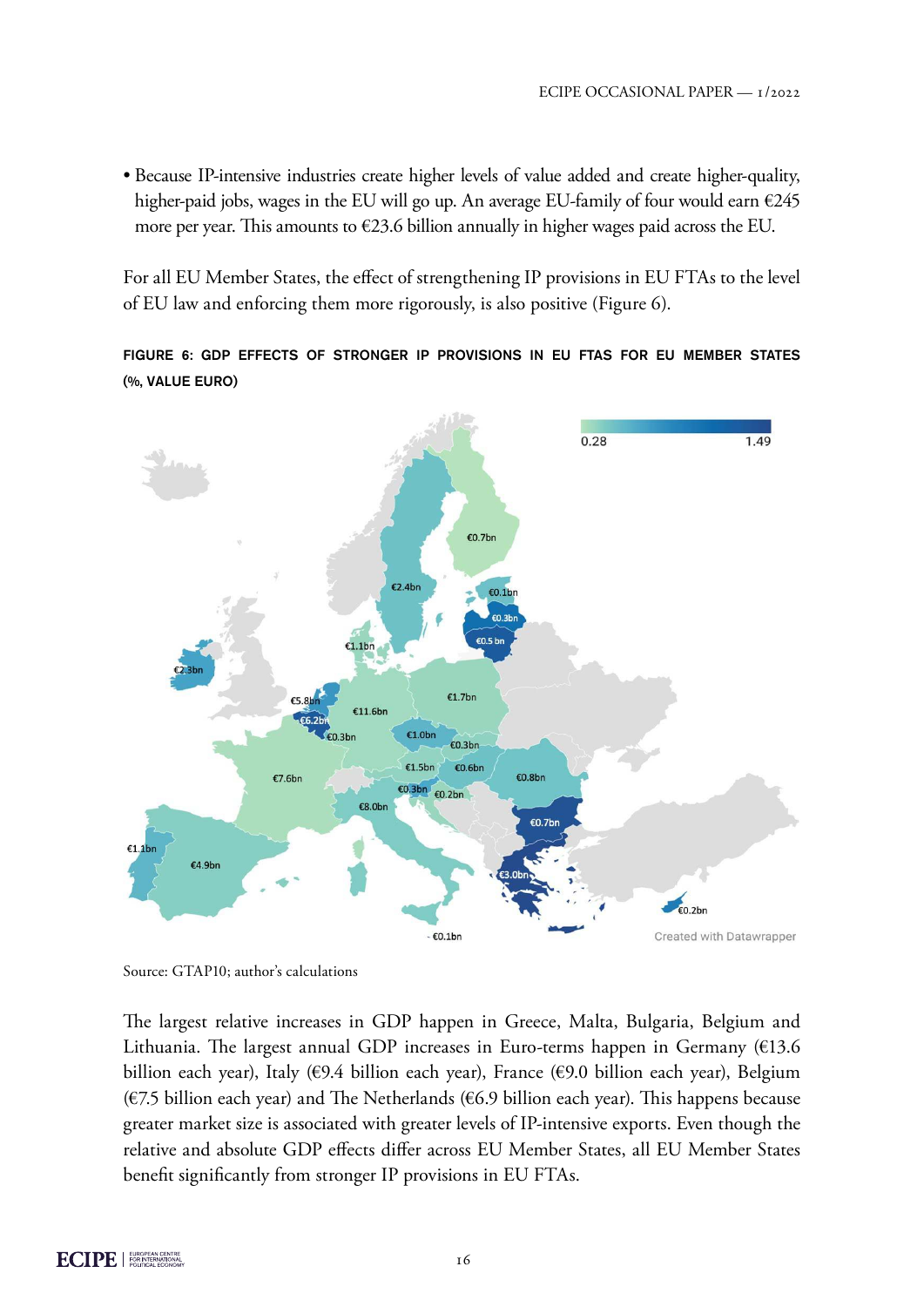# *Sectoral effects of strengthening and better enforcing IP in EU FTAs*

The overall macro-economic effects of strengthening provisions and enforcement of IP in EU FTAs are positive for the EU economy. But they also support the individual sectors in the EU economy in terms of exports, production, and employment. This is one of the objectives of the EU's trade policy: to support better market access and a global level playing field for EU industry.

## *Production effects*

As a consequence of stronger IP provisions in EU FTAs, production in the EU increases for key IP-intensive sectors because the IP provisions in EU FTAs give EU based companies and/or affiliates access to a more predictable global level playing field provided by the EU's trade network (see Figure 7). The largest relative gains accrue to transport equipment, machine, electronics and electrical equipment sectors. But also pharmaceutical, chemical and motor vehicle production in the EU will increase by around 2% pointing towards the fact that stronger IP in EU FTAs will lead to a higher degree of strategic resilience for the EU economy for these strategic sectors.



#### FIGURE 7: SECTORAL PRODUCTION EFFECTS OF STRONGER IP PROVISIONS IN EU FTAS

Source: GTAP10; author's calculations

## *Trade effects*

Trade effects from stronger provisions in EU FTAs are positive and significant at sectoral levels (see Figure 8). Machinery, transport equipment, electrical equipment, electronics, chemicals and pharmaceuticals export grow between 2.5% and 4.0%. For most IP-intensive industries, exports grow faster than imports, which suggests the EU will improve its trade balance in IP-intensive goods. The IT sector also shows increasing exports, but also faster growing imports. The reason for this effect is that IT services are not only covered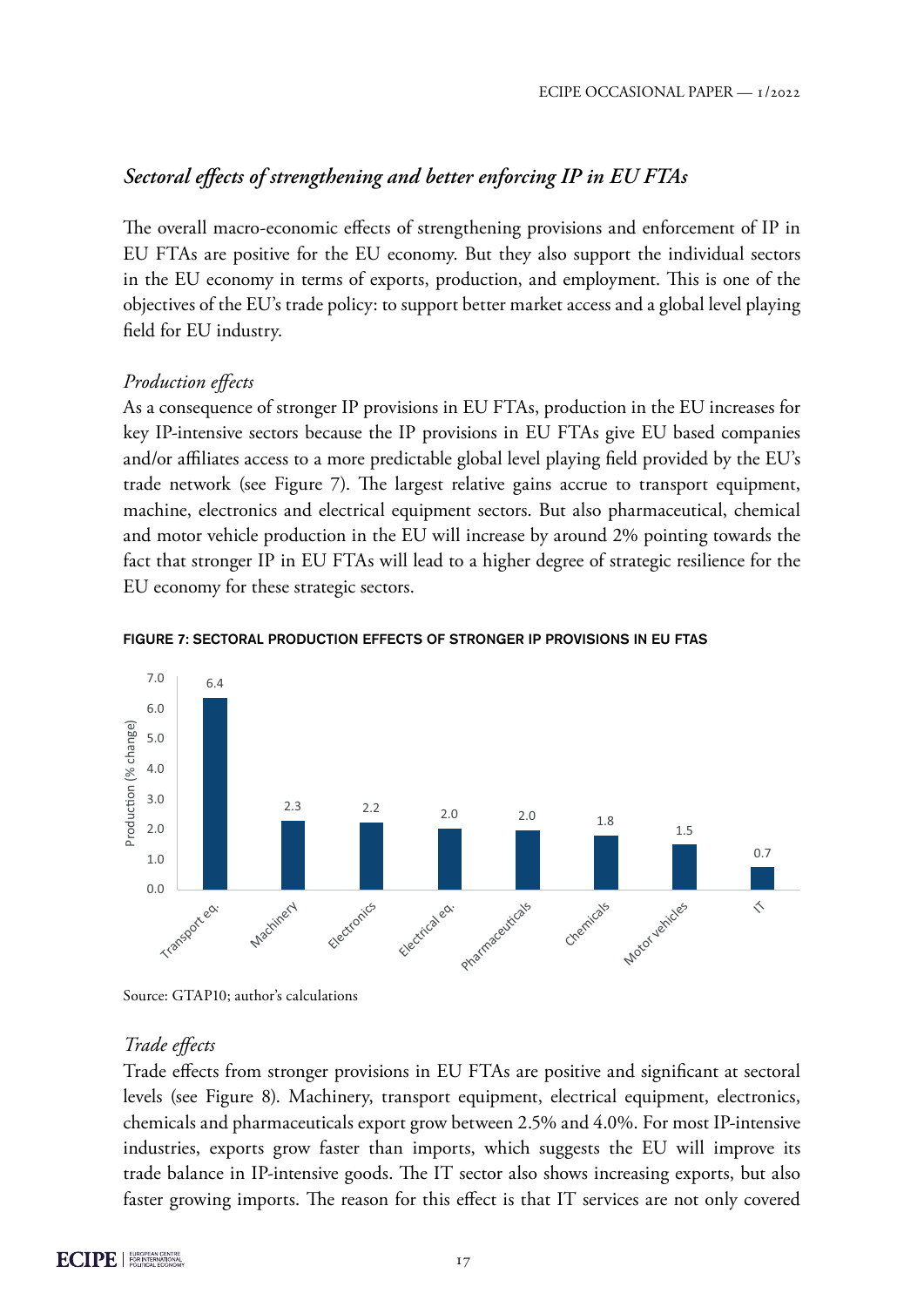by cross-border trade (the focus of the economic model) but also by Mode 3 commercial presence in-country and Mode 4 mobility of trained staff – that are expected to lead to underestimations of the impact of stronger IP in EU FTAs for the sector.



FIGURE 8: SECTORAL TRADE EFFECTS OF STRONGER IP PROVISIONS IN EU FTAS

#### *Employment effects*

For the most important IP-intensive sectors, except for IT, we see that employment increases when the EU strengthens its IP provisions in EU FTAs. The most significant increases in employment occur in electronics, machinery and pharmaceuticals. These are also sectors with relatively high levels of labour productivity – implying that not just average jobs, but high-productivity, high-paying jobs are being created in the EU economy.

Source: GTAP10; author's calculations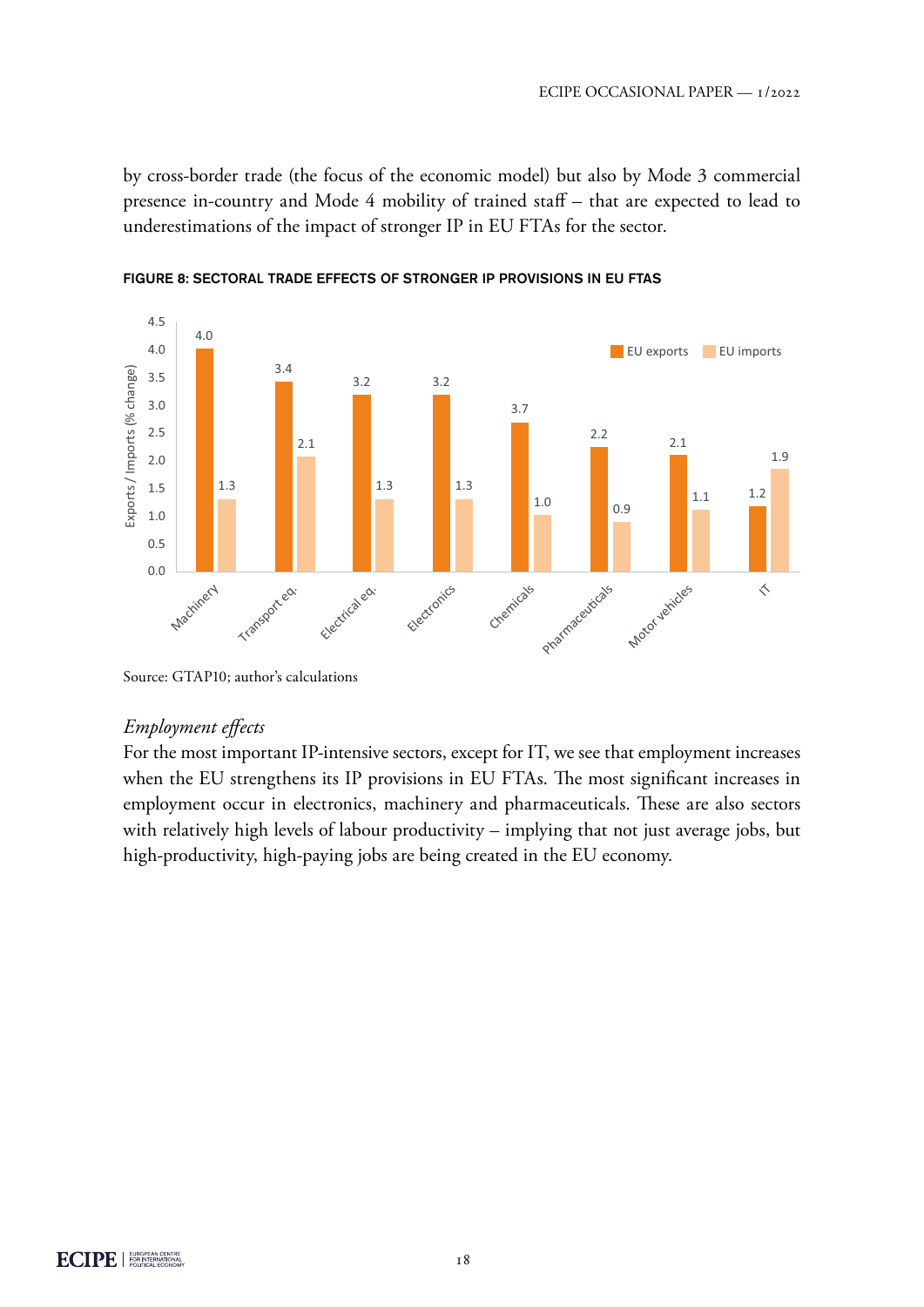## *Policy implications of stronger IP in EU FTAs: EU policy priorities*

The economic effects stemming from stronger (content and enforced) IP provisions in EU FTAs are not just about EU external relations and the EUs competitive position globally. They also set in motion a causal chain of other effects that contribute to broader EU policy priorities:

- Stronger IP in EU FTAs contribute more EU production and more exports these directly support the EU's industrial strategy that aims to increase the EU's strategic resilience in strategic sectors (e.g. pharmaceuticals, electronics, chemicals), not by reshoring the products of yesterday, but by making Europe more attractive for investments in R&D and the production of tomorrow's products and services. The economic benefits of better IP protection in EU FTAs are to a large degree achieved because it will be more attractive to produce EU origin products as exactly EU origin products will be better protected from piracy copying in EU FTA partner countries.
- Stronger IP in EU FTAs support the EU's knowledge-economy by strengthening R&D and innovation in the EU itself and in doing so support the Digital Transformation, Green Deal and other key transformational EU strategies. It also contributes to upgrading production lines, and shifting business models to more intangible production.
- Stronger IP in EU FTAs help to combat trade in counterfeit and pirated goods (e.g. food fraud, fake medicines, counterfeit sporting goods) reducing economic damage to EU industry, EU citizens' exposures to low quality and potentially dangerous products, and environmental hazard. IP is also a tool to reduce the risk of forced technology transfers.
- Stronger IP in EU FTAs captured in a separate SME chapter matter for SMEs who often fail to consider IP and its value in early stages of development and who do not fully apply its innovative power for growth.
- Stronger IP in EU FTAs especially when combined with the multilateral trading system – even the level playing field and allow for more shoulders supporting R&D into new products and processes among the EU and its bilateral trade partners.